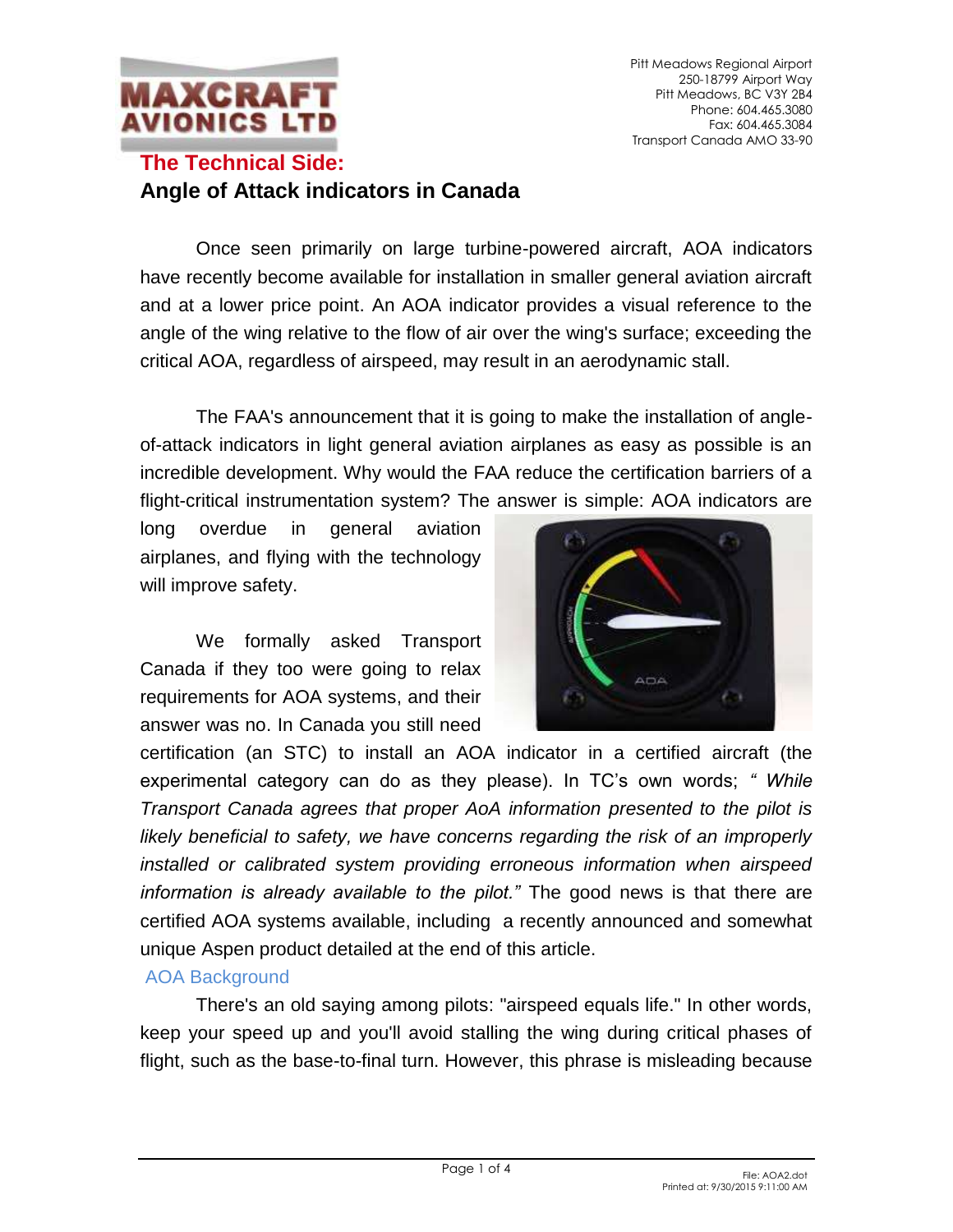# **MAXCRA** AVIONICS LT

the stalling airspeed of a wing will change based on aircraft weight and load factor. Also, how does one know that their airspeed indicator is properly calibrated? When was the last time it was checked? Chances are, the only check that was ever made was right after the airplane left the factory.

An angle-of-attack indication system, on the other hand, provides an instantaneous readout of stalling margin regardless of how heavily loaded you are, what angle of bank you've got dialed in or what the wind is doing. In this way, we should change the old maxim to "angle of attack equals life."

For those of us who fly without an AOA indicator, at least for now, the key is to unload the wing, which is easy enough to do in the pattern. Hint: point the nose down. You lose a little altitude in the process, but greatly reduce AOA, even if there isn't a gauge there to tell you as much. If there's no altitude to lose and

you sense you'll need to pull some Gs to make that turn, keep it wide, overfly the airport and live to get it right on the next circuit.

### Aspen's AOA Solution

Earlier we mentioned a unique AOA solution from Aspen now suitable for installation in Canada. What's so unusual about Aspen's AOA indicator is that it does not rely on any sensors on the wing or even extra wiring or plumbing, as other

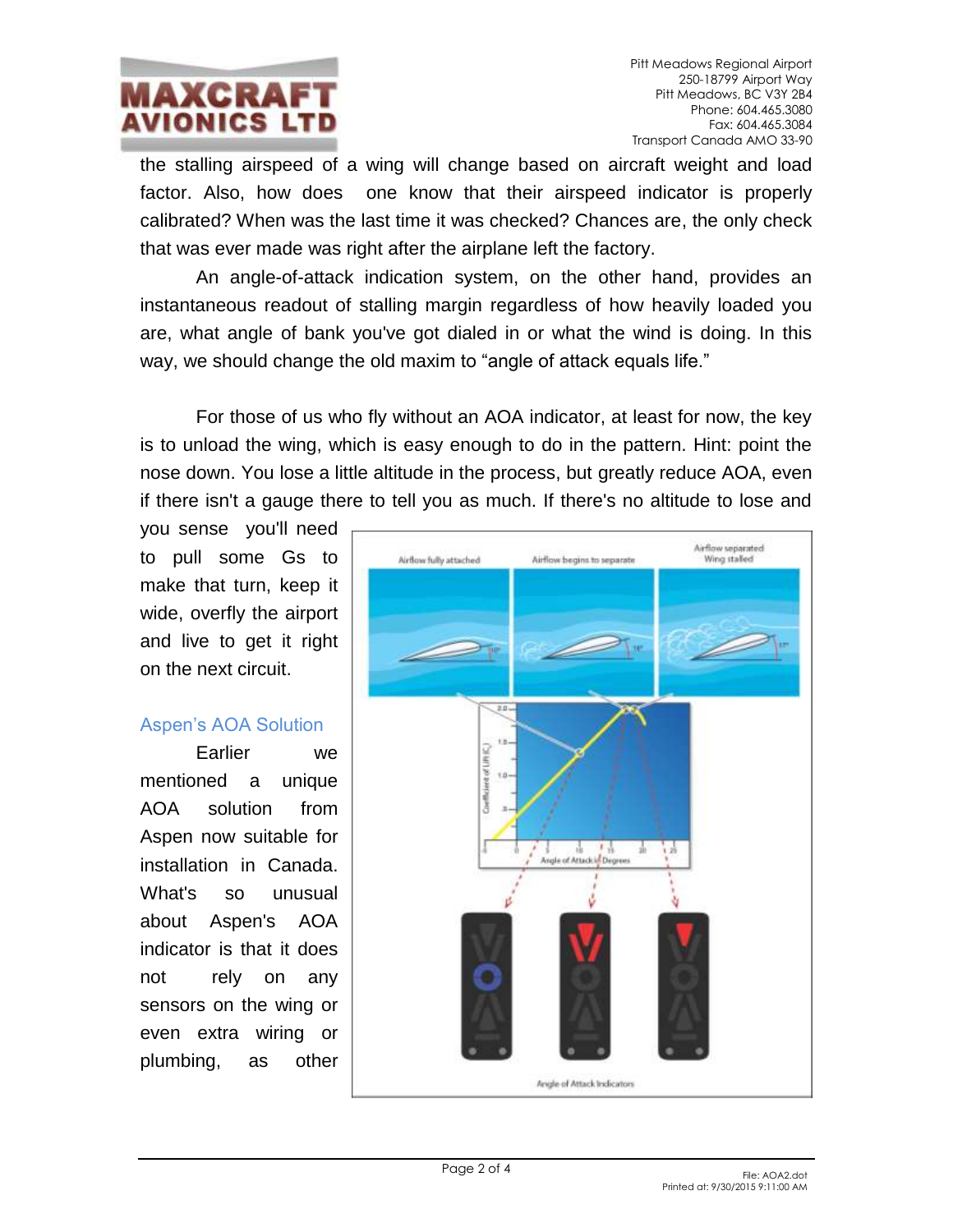## **MAXCRA** AVIONICS LT

AOA systems do. Aspen's Evolution AOA indicator calculates angle of attack using flight envelope data received from an air data computer and attitude heading reference system (AHRS) integrated in the Evolution 1000 PFD or Evolution 1000 MFD, and a certified GPS. It does not require additional hardware, nor does it require any external aircraft modifications or sensors.

With a simple software upgrade to the Aspen EFD Pro or MFD1000 plus a short calibration flight, Aspen is addressing one of the FAA's most wanted safety issues for the general aviation community and making Transport Canada happy since the system is already STC'd and installed in your aircraft.

#### Pitt Meadows Regional Airport 250-18799 Airport Way Pitt Meadows, BC V3Y 2B4 Phone: 604.465.3080 Fax: 604.465.3084 Transport Canada AMO 33-90



### Key Benefits

**Improves safety** - provides real time flaps up and down stall margin awareness enables the pilot to see available lift before changing configuration - crucial when making a go-around.

**Intuitive display** - provides an immediate, clear visual display of trend toward stall and stall margin. Pilot comprehends important information at a glance.

**Easy Installation** - requires no additional probes, wiring or equipment. Installation cost and down time are minimal.

**Primary Field of View** - AOA is displayed on the Aspen PFD or MFD. Information is displayed in pilot's natural field of view.